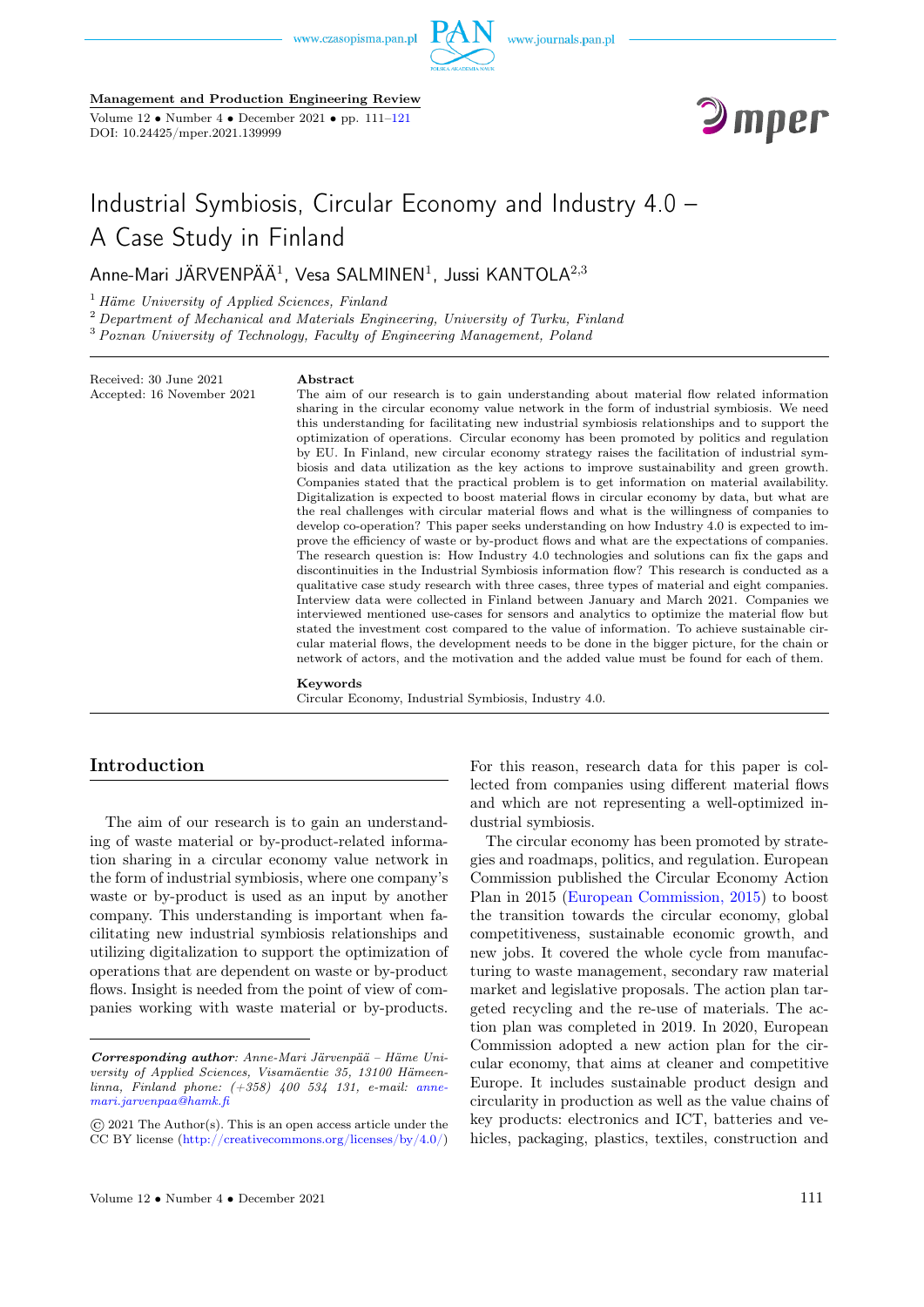

buildings, food, water, and nutrients [\(European Com](#page-9-0)[mission, 2020\)](#page-9-0). European Commission aims to analyze how to measure the synergies of circular economy and climate change, to develop tools for modeling the benefits, and to promote circularity in national plans [\(Eu](#page-9-0)[ropean Commission, 2020\)](#page-9-0). July 2021 European Commission published a new package of proposals for driving the green transition, including legislative proposals and new initiatives e.g. for carbon pricing, cleaner mobility, and renewable energy [\(European Commis](#page-9-0)[sion, 2021\)](#page-9-0).

In Finland, a new suggestion for circular economy strategy raises the facilitation of industrial symbiosis and data utilization as the key actions to improve sustainability and green growth [\(Finnish Government,](#page-9-0) [2021\)](#page-9-0). Industrial symbiosis can be facilitated by the Finnish Industrial Symbiosis model (FISS). Funding opportunities are provided e.g. by the state grant for the development of circular economy ecosystems and knowledge platforms, by the Ministry of Economic Affairs and Employment of Finland.

When discussing with companies related to the circular economy and industrial symbiosis, the practical problem is to know when and how much material is available or supplied for production.

It is challenging when you use by-products from another industrial actor, you just cannot order the exact amount of material. No one produces by-products purposefully; it is a waste from production and naturally, everybody aims to minimize the amount of waste. In addition, the changes in production volume will change the amount of by-product.

## Company A [\(Järvenpää et al., 2021\)](#page-9-0)

Previous research shows that there is lack of information to find a suitable partner as well as the availability of waste and by-products [\(Antikainen et al.,](#page-9-0) [2018;](#page-9-0) [Bakajic & Parvi, 2018;](#page-9-0) [Maqbool et al., 2018;](#page-9-0) [Tura et al., 2019\)](#page-9-0). Missing information is a central barrier for circular economy material flows and industrial symbiosis, as it is needed for efficient logistics, ensuring sufficient volumes, showing market demand and guarantee quality [\(Cramer, 2018\)](#page-9-0). There is a gap in the knowledge of long-term industrial symbiosis at the point of view of data and information sharing in the value chain. Digitalization is expected to boost material flows in the circular economy by data, but what are the real challenges with circular material flows and what is the willingness of companies to develop co-operation by digitalization? This paper seeks understanding on how Industry 4.0 and digitalization are expected to improve the efficiency of waste or byproduct flows and what are the expectations of com-

panies. The research question is: How Industry  $4.0$ technologies and solutions can fix the gaps and discontinuities in the Industrial Symbiosis information flow?

This paper belongs to research that explores the role of information flows in smart industrial symbiosis. Other papers will answer the questions of how information flows in industrial symbiosis and what is the value of missing information.

# Circular economy, industrial symbiosis and Industry 4.0

The idea of utilizing waste and by-products as input is not new. [Frosch and Gallopoulos \(1989\)](#page-9-0) wrote over 30 years ago about the strategy for manufacturing where "wastes from one industrial process can serve as the raw materials for another, thereby reducing the impact of industry on the environment". They wrote at the time that by the year 2030, there will be 10 billion people on the planet consuming critical natural resources and generating every year 400 billion tons of solid waste. They emphasized the importance of recycling, conservation, and alternative materials. [Frosch and Gallopoulos \(1989\)](#page-9-0) introduced the idea of the industrial ecosystem, which is analogous to the biological one, with optimized resource consumption, minimized waste generation, and a connection of waste stream from one process as an input to another process. Today, these are central development topics highlighted by the European Commission and national strategies. According to the World Bank's publications, municipal solid waste was generated 2.01 billion tonnes in 2016. The expectation by 2030 is 2.59 billion tonnes and by 2050 3.4 billion tones [\(Kaza et](#page-9-0) [al., 2018\)](#page-9-0).

#### Circular economy

It is not only to connect waste or by-products as input to another process. It is about avoiding waste and loss of valuable resources. Ellen MacArthur Foundation defines that circular economy aims at designing out of waste and pollution, keeping products and materials in use, and regenerating natural systems. They divide the circular economy into two cycles: biological and technical. Biological cycles include materials that can be cycled back to the biosphere. The technical cycle consists of recovering and restoring materials by reusing, repairing, remanufacturing, and recycling [\(Ellen MacArthur Foundation, 2021;](#page-9-0) [Ellen](#page-9-0) [MacArthur Foundation, 2017\)](#page-9-0).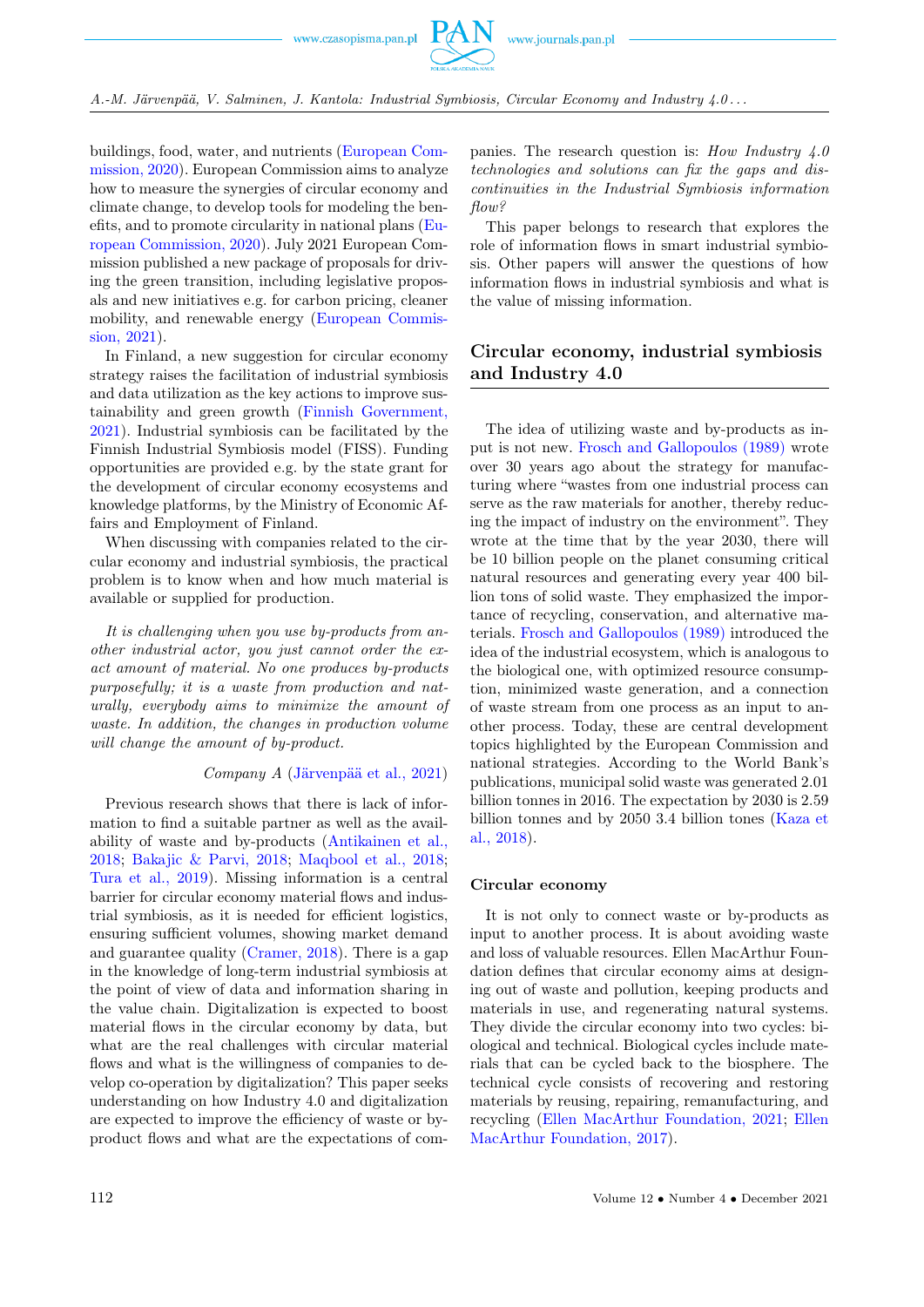

Eurostat defines the aim of circular economy as to maintain the value of resources as long as possible by smart product design and smart production processes [\(Eurostat, 2021\)](#page-9-0). Instead of finding a usage to the current waste or by-product, the whole industrial system and the products should be designed as there is no waste and the material circulates in the system and products have a long lifecycle.

### Industrial symbiosis

There are several definitions for industrial symbiosis. [Chertow \(2007\)](#page-9-0) defined in 2007 that industrial symbiosis must include at least three different entities that exchange at least two different resources and none of the entities is not primarily engaged in recycling. [Lombardi & Laybourn \(2012\)](#page-9-0) defined in 2012 that industrial symbiosis "engages diverse organizations in a network to foster eco-innovation and longterm culture change". They stated that there are no requirements for geographic proximity.

[Li \(2018\)](#page-9-0) defined in 2018 that industrial ecology aims to transform industrial systems into industrial ecosystems by mimicking biological ecosystems by closed-loop thinking, including material exchanges and energy cascading. According to Li, industrial symbiosis explores ways to facilitate synergy networks and support closed-loop thinking within and across industrial ecosystems, it requires a web of knowledge, a network of diverse organizations, the novel sourcing of inputs, the value-added destinations of non-product outputs, improved business, and technical processes, and a collective approach of a system as a whole [\(Li, 2018\)](#page-9-0).

In our research, we define industrial symbiosis as an ongoing and long-term relationship between companies, where waste or by-product is utilized as an input to another process.

## Industry 4.0

Industry 4.0 is a trending term with many definitions. [Kumar et al. \(2020\)](#page-9-0) reviewed the term Industry 4.0, as there is no clear definition for the concept. Industry 4.0 is seen as an integration of digital technologies and real-time communication aiming to automate manufacturing systems. These technologies include e.g. smart sensors, IoT, big data and analytics, cloud computing, and machine learning. They define Industry 4.0 as a "generic term used for highly complex and automated manufacturing systems, services, and business processes where devices are aware of themselves, communicate among themselves and humans". As potential challenges to adopting Indus-

try 4.0 [Kumar et al. \(2020\)](#page-9-0) pointed out e.g. the need to develop and invest in technological infrastructure, management willingness, data security issues, need for standardization, lack of skilled staff, and potential jobs. Industrial symbiosis 4.0 would be driven by digital technologies and real-time communication.

[McKinsey \(2015\)](#page-9-0) claims that companies lose data through information leakages that prevent the utilization of information in a value chain and cause inefficiencies. These inefficiencies are e.g. failures to understand customer needs or to transfer information, manually recorded data, and underutilized information. They suggest new value potential that could be achieved by eliminating inefficiencies by building an end-to-end information flow with the focus on optimizing the whole production network. McKinsey suggests recording only relevant data, transfer information in the value chain over the company borders and integrate data from different sources, identifying optimization opportunities by processing and synthesizing information as well as turning information into outcomes. In industrial symbiosis, information must flow between actors to enable the optimization of the whole co-operation network, but the question is how the relevant data will be achieved and turned into relevant information for partners.

Different terms come from different countries. [De](#page-9-0)[loitte \(2015\)](#page-9-0) defines Industry 4.0 as "a further development stage in the organization and management of the entire value chain process involved in the manufacturing industry". The concept is used in Europe. Terms as the Internet of Things, Internet of Everything, and Industrial Internet are used in the US and English-speaking countries. The main characteristic of Industry 4.0 includes vertical networking of production systems, horizontal integration of global value chain networks, planning across the entire value chain, and acceleration enabled by exponential technologies. For industrial symbiosis, this means the communication within the factory and across factories and actors in the co-operation network.

[PwC \(2016\)](#page-9-0) defines Industry 4.0 as Industrial Internet and Digital Factory. Industry 4.0 is driven by digitalization and the integration of the value chain, the digitalization of offering, and digital business models. Data and analytics are core capabilities. Industry 4.0 consists of digital technologies as IoT platforms, location detection, advanced human-machine interfaces, 3D printing, smart sensors, big data analytics and advanced algorithms, multilevel customer interaction and customer profiling, augmented reality, cloud computing, and mobile devices. For industrial symbiosis, this provides data collection and utilization for optimizing the operations as logistics.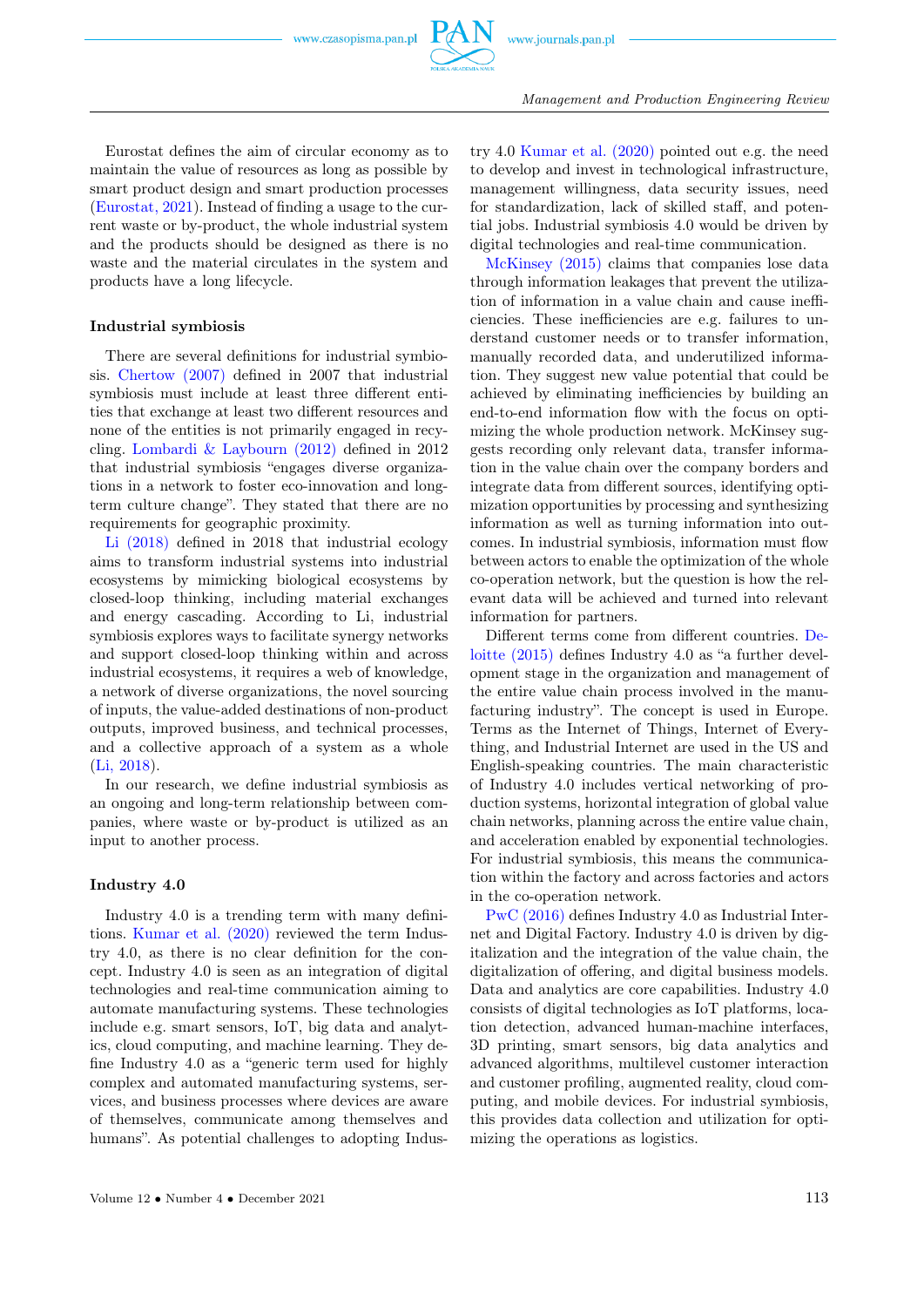

A.-M. Järvenpää, V. Salminen, J. Kantola: Industrial Symbiosis, Circular Economy and Industry 4.0 . . .

It is obvious that information needs to be exchanged and understood in the same way in the network. Shared understanding can be created by using RAMI 4.0 reference model for digitalization. Digital models represent the physical world in the information world, Industrie 4.0 provides a framework of minimum requirements for the description including e.g. relevant parameters from the physical world, network structure and data format to exchange information [\(DIN, 2018\)](#page-9-0). This kind of model for digital industrial symbiosis could provide the framework for collecting and sharing data in a smart industrial symbiosis cooperation network.

[Sanghavi, Parikh & Raj \(2019\)](#page-9-0) lists some challenges that companies might face when implementing Industry 4.0 as to upgrading machines, errors in data processing, staff skills, cyber attack, lack of standards and benchmarked processes, and environmental impact caused by non-renewable energy sources. For this reason, the pilot actions and development must be done to learn and to find the best practices.

[Schumacher & Sihn \(2020\)](#page-9-0) presented a model for industrial digitalization with maturity assessment. According to their research, there are two challenges regarding the implementation of Industry 4.0: a high level of abstraction and lack of guidance. Their model includes two stages, initialization, and implementation, as well as 11 tools. These tools include e.g. best practices, method collecting current activities from the company and assessing maturity, benchmarking service, a template to align digitalization projects, and KPI monitoring instructions. They state that the model enables strategic guidance for digitalization and provides a systematic approach for practitioners. This kind of guidance could be tested in the development activities and to produce knowledge for best practices.

#### Data on circular economy

Data don't automatically bring understanding. [Xu,](#page-9-0)  $Cai & Liang (2015)$  talks about utilizing big data in industrial ecology saying that the research focus should be on utilizing data and new analytics tools for developing complex systems models and for characterizing consumption, purchase history, and modelling stock changes. Information sharing is important for successful industrial symbiosis and data visualization communicates the information for stakeholders. They expect that IoT enables tracking how energy and materials are used in real time. However, they remind better data do not necessarily provide better understanding. They state that there is much to do in transforming data into knowledge and action. Real-time

tracking could be an important solution for industrial symbiosis and circular economy, that could enable efficient and timely operations.

Industrial symbiosis development activities should focus on exploring gains provided by data. [Tseng](#page-9-0) [et al. \(2018\)](#page-9-0) argue that there is a gap in operational data-driven solutions in industrial symbiosis, to enable sustainable solutions reducing used resources and emissions. They suggest sharing operational data within a supply chain network and empirical exploration on Industry 4.0 identifying sustainability gains as well as operational data-driven analyses for industrial symbiosis optimization. [Okorie et al. \(2017\)](#page-9-0) reviewed data-driven approaches to the circular economy in manufacturing. They found "that the research that intersects circular approaches, digital technologies, and manufacturing data is still a new and developing area". They identified as sub- categories in the ICT research e.g. process automation, IoT and big data, the integration of processes and information flows. They found that research interest in this field is to find operational and digital solutions for the circular economy.

Organizations is recommended to publish nonsensitive data. [Ruohomaa et al. \(2018\)](#page-9-0) argue that modern industrial symbiosis should be evaluated by data flows as well as by material and energy efficiency. Data enables strengthening the value chains and to open new possibilities. From the regional development point of view, they encourage organizations to publish non-sensitive data and to adapt Industrial 4.0 technologies. Understanding and learning by the data require quick pilot actions in the field lab environment.

The supply chain needs information that could be provided by digital technologies and there is a need to explore sustainability gains. [Rajput & Prakash \(2019\)](#page-9-0) studied the connection of circular economy and Industry 4.0 in the supply chain, where they identified 26 enablers and 15 barriers. Industry 4.0 technologies enable the collection and to share real-time information on consumption and wastage. Identifying failures enables the optimization and control of the operational performance of the supply chain. Common barriers identified as interface design and automated synergy model. They suggest the empirical exploration of Industry 4.0 in gaining sustainability.

How to choose the relevant technologies to be empirically explored in the supply chain? [Kerdlap et](#page-9-0) [al. \(2019\)](#page-9-0) connect waste generators, collectors, and converters with IoT technologies aiming to facilitate data sharing. To support this aim, they introduced a framework to identify technologies to be utilized in the waste value chain.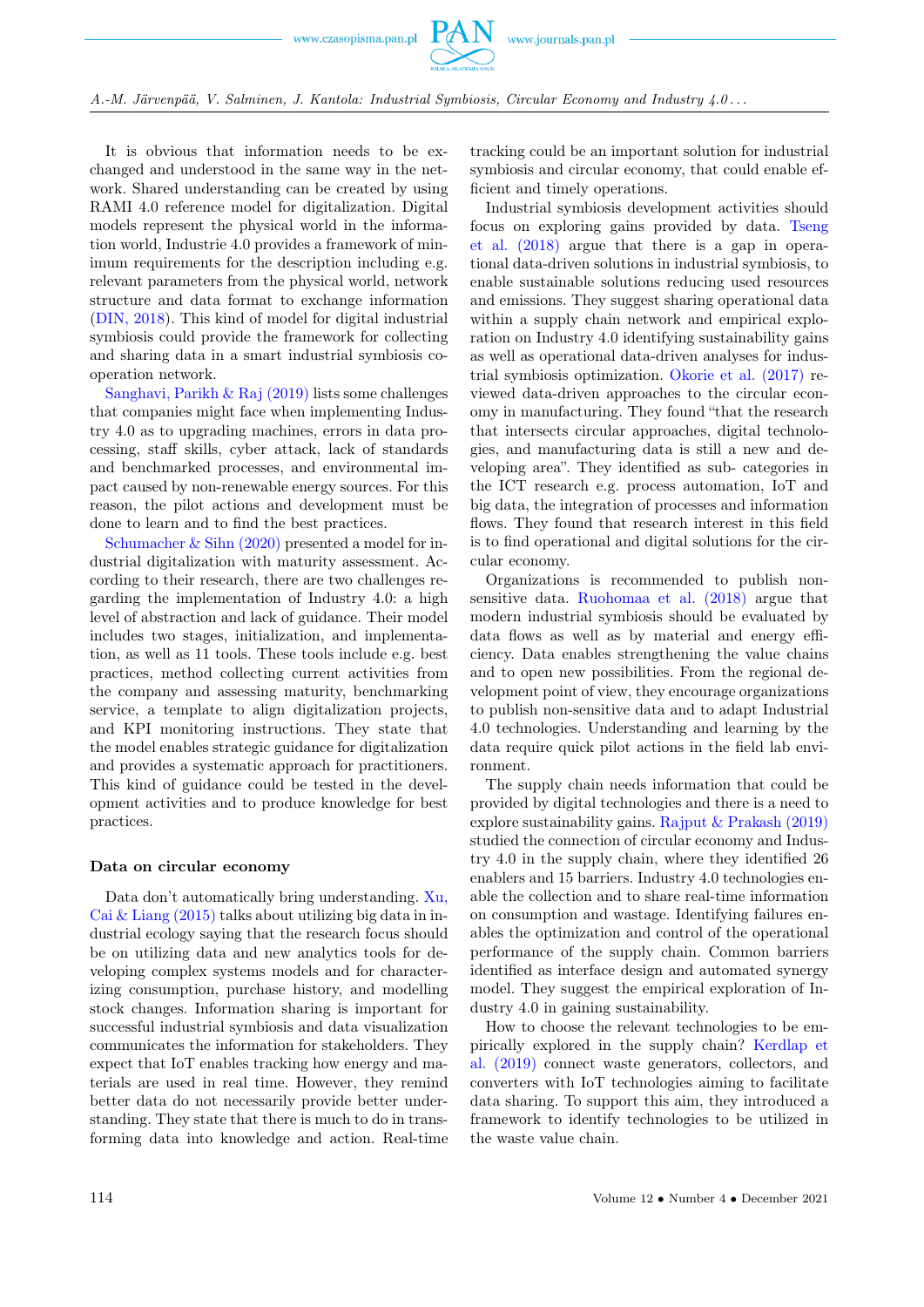

How to involve consumers and customers to generate the needed data? [Limba et al. \(2020\)](#page-9-0) argue that there is a need to develop data gathering and processing infrastructure for municipal waste management in order to increase its efficiency. One of the problems is the fact that it relates to the data collection and the sharing habits of consumers. They pointed out a question of how digitalization will impact waste management and is it already possible to utilize big data. In fact, there could be a lot of existing data, but the companies are not able to utilize it.

How to know, when products will reach the end of their lifecycle and will be returned? [Mboli et al.](#page-9-0) [\(2020\)](#page-9-0) proposed an IoT-based decision support system for tracking, monitoring, and analysing products in real-time. This model combines forward and reverse logistics enabled by IoT. Data gathered from products by IoT will give information about the forthcoming returned products.

# Methodology and data

This research was conducted as a comparative and qualitative multiple case study. A qualitative case study was chosen to explore a phenomenon in depth and within its real-life context [\(Yin, 2018\)](#page-9-0). Multiple case study was chosen to explore and compare the phenomenon with different waste material. The data collection method was semi structured interview, that provided the list of important themes to be covered. The research approach is inductive, as the aim is to understand the cases and to generate theory [\(Saun](#page-9-0)[ders et al., 2012\)](#page-9-0). The time horizon in this study is cross-sectional, and it will provide a snapshot of events in a chosen time [\(Saunders et al., 2012\)](#page-9-0).

This research consists of three cases that include three different waste material flows and eight companies, all located in Finland. Data were collected by interviewing CEOs or other relevant managers from each company. Interviews were conducted in Finland between January and March 2021, then transcribed and analysed. The aim of interviews was to gain the view of both, waste producer and waste user, to the waste material flow-related processes and information, the value of information, and the opportunities that companies see that digitalization can offer.

Data analysis included the identification of the challenges and the need related to information for each company, their view of how digitalization could solve the challenges, and are companies willing to utilize or develop new solutions. These descriptions are presented in the following section.

The cases were chosen to represent a different waste material flow to get an understanding how the value chain works from the point of view of information sharing. These material flows are biowaste, glass waste, and electrical & electronic waste. At first, the waste material using companies were chosen, secondly, their most relevant partners were chosen. Reflecting the different definitions of industrial symbiosis, all these three cases do not necessarily fit in the frame of industrial symbiosis as it purely way. However, these cases give insightful information on the issues that companies will face when using other companies' waste materials.

Case description is presented in Table [1.](#page-4-0) Company 1 in each case representsthe waste material user, company 2 and 3 represents the waste material producer or supplier. The material flows in cases are A) biowaste, B) glass waste and C) electrical and electronic waste.

Table 1 Case Description

<span id="page-4-0"></span>

| Case | Companies                                                                          |                                                        |                                                        |  |
|------|------------------------------------------------------------------------------------|--------------------------------------------------------|--------------------------------------------------------|--|
|      | Company 1                                                                          | Company 2                                              | Company 3                                              |  |
| A    | Produce value<br>products from<br>biowaste                                         | Food industry                                          | Food industry                                          |  |
| B    | Produce<br>products and<br>recycled raw<br>materials from<br>waste glass           | Supplier<br>(collects from<br>consumer &<br>companies) | Supplier<br>(collects from<br>consumer &<br>companies) |  |
| C    | Produce<br>recycled<br>raw materials<br>from electrical<br>and electronic<br>waste | Supplier<br>(collects from<br>consumer &<br>companies) |                                                        |  |

# Results

This chapter describes the key challenges in waste material flow related information sharing between companies and what companies think of digitalization.

## Material flow and the key challenge

The key challenge in each of these three cases in the point of view of the waste material users is to know how much material will be available and when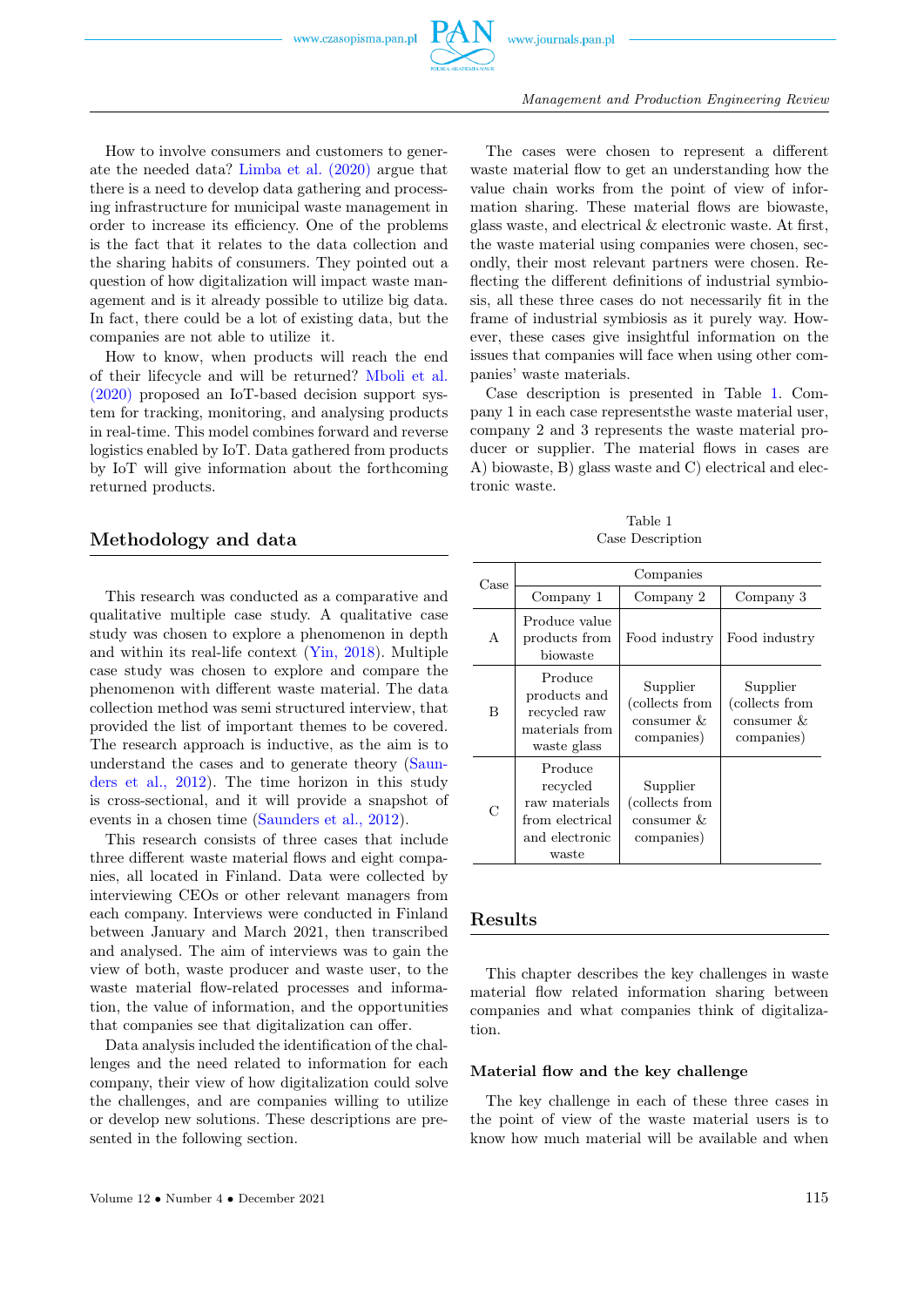

i.e. how much material there will be to process for the following weeks. The key challenges are shown in Table [2.](#page-5-0)

Table 2 The key challenges

<span id="page-5-0"></span>

| Case         | The key challenge                                                                                                                                                                    |                                                                                                                          |                                                                         |  |
|--------------|--------------------------------------------------------------------------------------------------------------------------------------------------------------------------------------|--------------------------------------------------------------------------------------------------------------------------|-------------------------------------------------------------------------|--|
|              | Company 1                                                                                                                                                                            | Company 2                                                                                                                | Company 3                                                               |  |
| $\mathsf{A}$ | Material supply<br>can increase<br>rapidly without<br>notification,<br>challenges for<br>logistics, and<br>production. This<br>might lead to the<br>interruption of<br>co-operation. | Production<br>can increase<br>rapidly,<br>volume is<br>high:<br>fulfilment of<br>containers<br>interrupts<br>production. | No challenges:<br>volume and<br>variation are<br>relatively<br>small.   |  |
| B            | Incoming volume<br>and material<br>availability are<br>not known for<br>the following two<br>weeks.                                                                                  | There is no<br>way to<br>forecast the<br>incoming<br>volume.                                                             | No challenges:<br>volume to be<br>supplied is<br>agreed by<br>contract. |  |
| С            | Incoming volume<br>and the quality<br>are not known<br>for the following<br>days and weeks.                                                                                          | No way to<br>forecast<br>incoming<br>volume, it<br>depends on<br>the weather.                                            |                                                                         |  |

Case A. In case A, the waste material user company A1 needs to know the production forecast from the food industry (companies A2 and A3) to plan its own production and transportation to pick up the waste materials. As biowaste goes bad and requires refrigeration, it cannot be stored for a long time. There is a certain capacity that can be processed during the week, so there is no reason to store extra waste material. The challenge in case A is the fact, that the biowaste from the food industry (companies A2 and A3) must be collected before the containers get full to avoid interruption in the food industry process. There must always be free capacity for biowaste. This comes problematic if production volume increases quickly, which can even double the production for the next week. This is particularly the problem between companies A1 and A2, and it is problematic for both companies and might lead even to the interruption of cooperation. Even the production estimates are shared regularly for a longer period, the quick updates often forget to be announced by company A2. If the production volume remains steady, as company A3, there are no issues with planning the transportation and production for company A1, it is enough to pick up once

a week. Another problem relating to the waste user company A1 is the commitment for certain volumes towards their own customers.

Case B. In case B, the waste material user (company B1) needs to know about the glass waste supplier (company B2 and B3) the volume of incoming glass waste in real-time for the following two weeks in order to optimize the production capacity. In this case, it is possible to adjust the flow by warehousing. The quality-related information about incoming load would be beneficial to company B1. Another type of glass waste, plate glass, is collected straight from other companies, where real-time information from the container would enable the optimization of collection routes. Company B2 collects waste material from consumers and companies. There is no way to forecast the amount of incoming glass waste. Company B3 has automated collection points where consumers deliver the material and the volume of material supplied to company B1 is agreed by contract.

The waste user company do not have control over the incoming material flow. Instead, when the container gets full, it will be emptied at once: today there can be 10 lorries and tomorrow 0.

## Company B2

Case C. In case C, electronic and electrical waste are collected from consumers and companies by company C2. The material flow is not steady, the variation relates to the season and the weather. Timeperspectives for volume information in the point of view of company C1 is within a year human resources and spare parts need to be estimated, within a month and a day unloading of the incoming lorries needs to be organized. Volumes are important information for the outgoing material flows as well, meaning selling to the customers of company C1. Waste collector company C2 finds that they have been able to estimate the amount of waste until the Covid-19 pandemic since the year 2019 the volume of waste material flow was increased. The waste material is collected at waste stations and in smaller collection points, where the consumers bring their devices. Waste flow is smaller during the winter and increases in springtime. Typically, over half of the yearly volume is collected between May and September, but how the volume divides into these months, depends on the weather. Company C1 has explored container monitoring with 0 lux cameras that see the filling rate in darkness. This provides an opportunity to optimize transportation routes and processing as well it prevents containers from getting full and it leads to a steadier material flow. They state that at the moment, the waste user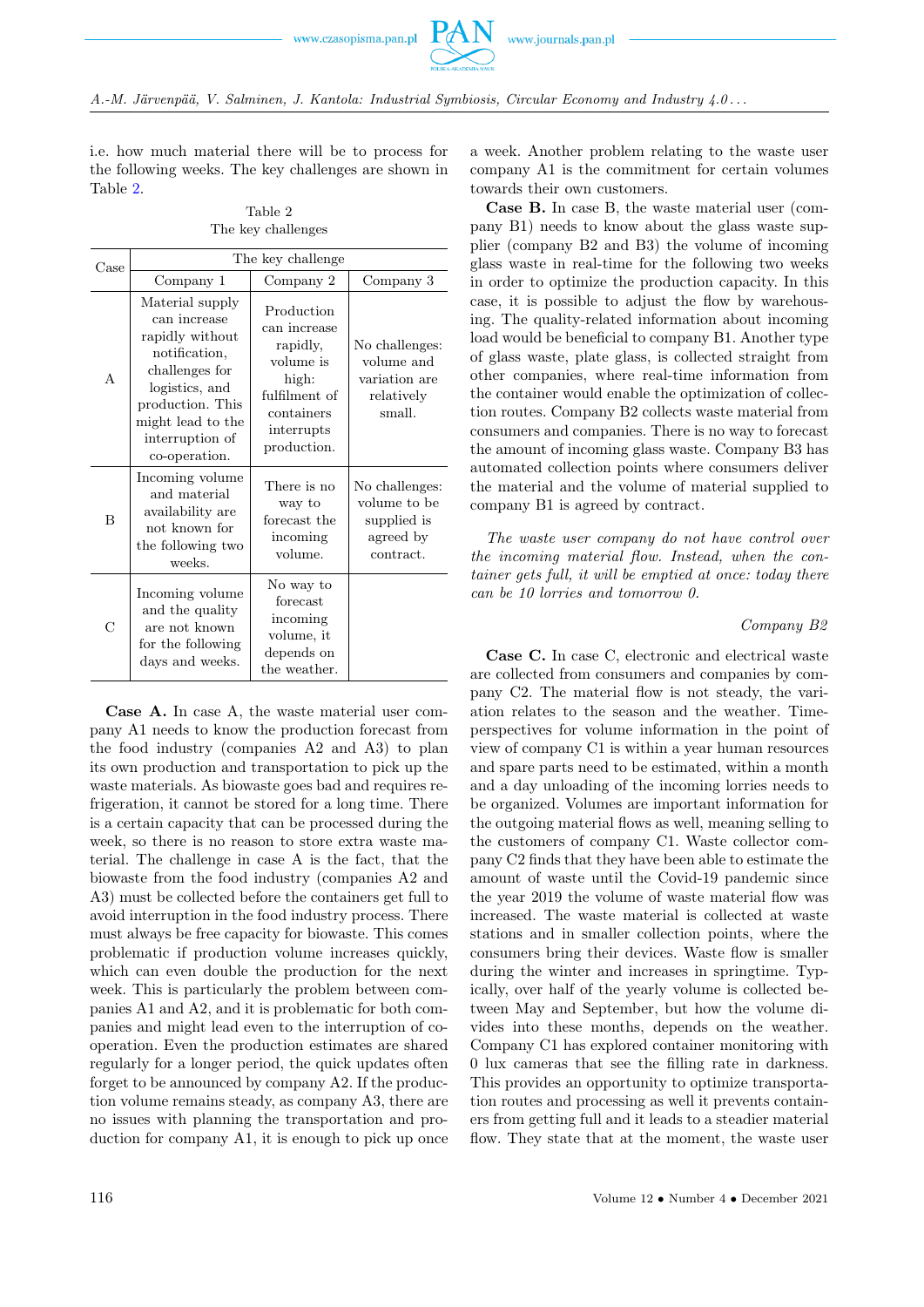

company C1 has no control over the incoming material flow. Instead, when the container gets full, it will be emptied at once, today there can be 10 lorries and tomorrow 0.

The difficulty is the fact that the waste stations have no intention of utilizing IoT, instead, they consider that it is just a container and when it gets full, the transportation will be ordered

Company C2

## What do companies think of digitalization to improve information sharing?

Some companies consider that real-time information would be the key to the development. Some companies do not see any monetary value for data collection and are not willing to develop because "it is just waste". Table [3](#page-6-0) summarizes what companies think of the opportunities provided by digitalization.

Table 3 Thoughts of digitalization

<span id="page-6-0"></span>

| Case | Thoughts of digitalization                                                                         |                                                                                                                                                                                                 |                                                                                                                                                  |  |
|------|----------------------------------------------------------------------------------------------------|-------------------------------------------------------------------------------------------------------------------------------------------------------------------------------------------------|--------------------------------------------------------------------------------------------------------------------------------------------------|--|
|      | Company 1                                                                                          | Company 2                                                                                                                                                                                       | Company 3                                                                                                                                        |  |
| A    | Do not see<br>any<br>monetary<br>value for<br>collecting<br>data from<br>processes.                | Are not willing<br>to invest too<br>much in<br>developing waste<br>flow-related<br>collaboration                                                                                                | Do not see any<br>added value to<br>monitoring the<br>fulfilment of<br>containers.                                                               |  |
| B    | Digitalization<br>is seen as the<br>key to<br>collecting<br>material from<br>the whole<br>Finland. | Data is already<br>utilized to<br>optimize the<br>emptying<br>frequency.<br>If data transfer<br>would become<br>very cheap,<br>real-time<br>information from<br>containers would<br>be possible | Automatization<br>in the material<br>collection<br>already exists.<br>Willingness to<br>develop if an<br>adequate<br>repayment<br>period exists. |  |
| C    | Real-time<br>monitoring of<br>container<br>transporta-<br>tion is<br>important.                    | Is interested in<br>big data to<br>analyse and<br>visualize the flow<br>of customers and<br>accumulated<br>materials.                                                                           |                                                                                                                                                  |  |

Case A. Company A1 that uses biowaste, do not understand yet, what would be the benefits of the digitalization to improve material related information

sharing with the biowaste producer companies A2 and A3. Company A1 does not see any monetary value for collecting data from processes and investing in data collection. Instead, A1 would prefer to get access to the information system of the food-producing company A2, to verify possible updates to the planned production volume. Company A1 states that it is enough to share information in a spreadsheet file anytime there have been updates compared with the investment costs of digital systems. The real-time information collected from the biowaste container does not satisfy company A1, as they need the information beforehand in order to have time to take action. Company A1 states that the active interaction between companies is the key to solving this challenge. Company A2 has a new ERP system, they are trying to minimize actions done by humans. They would prefer if the waste flows do not require any actions or work from them, the goal is that waste goes to the container and someone picks it up and there would not be a need to calculate or estimate anything nor select collaborators to receive waste. They are waiting for new bio production factories that they expect to boost the demand for biowaste that makes it possible to develop collaboration between companies, as further as both partners are satisfied. As company A2 production forecast might vary quickly, during a couple of hours the next week's production might be doubled, and the updated information is forgotten to share for company A1, the digitalization might be the key to sharing updates automatically. Company A2 states that the willingness to share information relates to the companionship between companies, in long-term collaboration, there is trust and willingness to share information openly. There is a need to evaluate the collaboration relationship to the future as well, there has to be trust that the partner is able to provide services needed in the future. There should be joint development and open discussion, on what are the desired directions in the future for collaborating companies. In this case, companies A1 and A2 have joint meetings twice a year. Company A2 is not willing to invest resources too much for developing understands, that if the waste receiving company A1 benefits from the joint development activities, company A2 might get monetary value as well. Company A3 states that even if a system exists for measuring a by-product and monitoring the weight and the fulfilment of containers, it would not provide any added value. waste flow-related collaboration.

We are not willing to invest resources too much for developing waste flow-related collaboration. It is just a by-product, not a product.

Company A2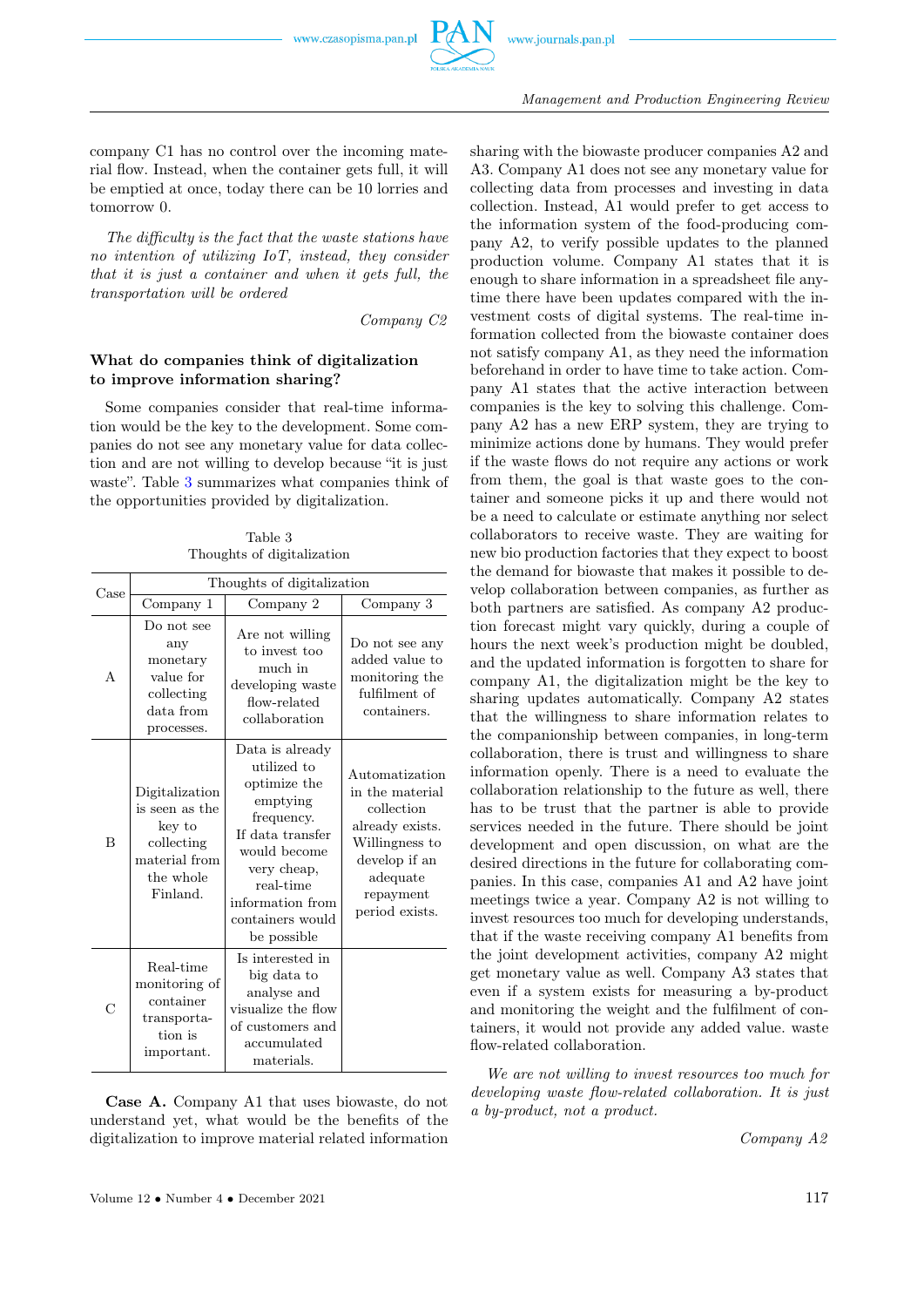

A.-M. Järvenpää, V. Salminen, J. Kantola: Industrial Symbiosis, Circular Economy and Industry 4.0 . . .

Case B. Company B1 that uses glass waste, is building a roadmap including digitalization. They see that digitalization and automatization are the keys to collecting especially plate glass from the whole Finland with real-time information and by a small carbon footprint. To get the plate glass waste from small companies, real-time monitoring must be provided as a service. Company B2 has collection points for glass waste. They are trying to utilize the growing amount of data to optimize the emptying frequency automatically, instead of planned frequency. They think that if data transfer come very cheap, they could have a sensor in each container to measure the fulfilment level, but they state that it must be very cheap e.g. 1e per month per container. Company B2 suggests that the biggest information needs in circular economy and sustainable development are to support political decision-making to find solutions that really are sustainable. The problem is that the life-cycle analyses are case-specific, but it requires information on operative activities with different options. Company A2 states that information sharing might not be the problem, the problem is that there is no information, or it might be recorded or reported the wrong way. It relates a lot of human activities to measure, analyse and store data. Company B3 uses automatization in glass waste collection, and they are interested in digitalization and willing to develop if it has an adequate repayment period. Nevertheless, because of the large number of logistic partners who would probably make changes in their systems too, the development activities must be carefully considered. They have regular dialogue where they present development ideas and evaluate if the solution is viable for the 5-year time.

Case C. Company C1 says that their scale software will be changed, which affects the processing and management of information. They have tested remote monitoring to follow the transportation of containers in real-time. Because the information needs vary between stakeholders, it has to be possible to produce different information packages according to their needs. Company C2 would be interested in big data to analyse what customers bring to the collection stations and how they are moving in the area to estimate the volume of each type of collected materials. The size of the collection points depends on the location, optimizing the system requires information flows due to the fact that some points require emptying once a year, while another point each day. Company C2 sees the consumer behaviour in collection points and supposes that if large collection stations would be open on weekends, the biggest volume would be collected then. In this case, containers could be emptied at the beginning of the week that would give a predictivity according to the incoming transportations to company C1. Opening hours on weekends would probably require an automatic waste station. Especially in big cities, there would be a need for pick-up services that can be ordered e.g. by mobile application. Company C2 expects that unmanned or automatic waste stations would bring the development, since there will no longer be a human to give instructions, but the consumer will be guided via digital technology. Without proper guidance, consumers put everything together, that causes fire. Automated waste stations provide an opportunity for consumers to visit the waste station on weekends. It could be tested that would consumers bring their waste mostly on Saturday and Sunday. In this case, containers could be emptied at the beginning of the following week. This could be one way to balance the material flow. Company C2 sees that in large cities consumers would need a service to collect their electronic waste at home in case they do not own a car and there are no waste station or collection points nearby.

#### Comparison between cases

Comparison between cases is summarized in Table [4.](#page-8-0) All the waste using companies A1, B1 and C1 would benefit from the more accurate information on material availability, supply, or incoming transportation to plan the production and to sell their products to their customer.

Digitalization is seen differently in companies. Company A1 states that they do not need the realtime information collection but more accurate forecasts and especially the announcement of the updates. Company A2 prefers, that they would not have to give any forecasts or updates to waste receiving company. Companies B1 and B2 think that the real-time information would be beneficial in order to optimize logistics, for B1 this means providing services to plate glass waste producing companies. Company B2 is very interested to have measurements from containers, but they state that the data transferring fees must get lower (e.g. 1e per month per container) before this is an option for them. Company B3 already has automated collection systems and real-time information available.

Company C1 is interested in using remote monitoring to follow their containers in real-time. Company C2 is interested in observing and visualizing the flow of customers and the accumulation of waste materials in waste stations.

The aim of our research was to gain an understanding about information sharing between companies. According to the interviewed companies, there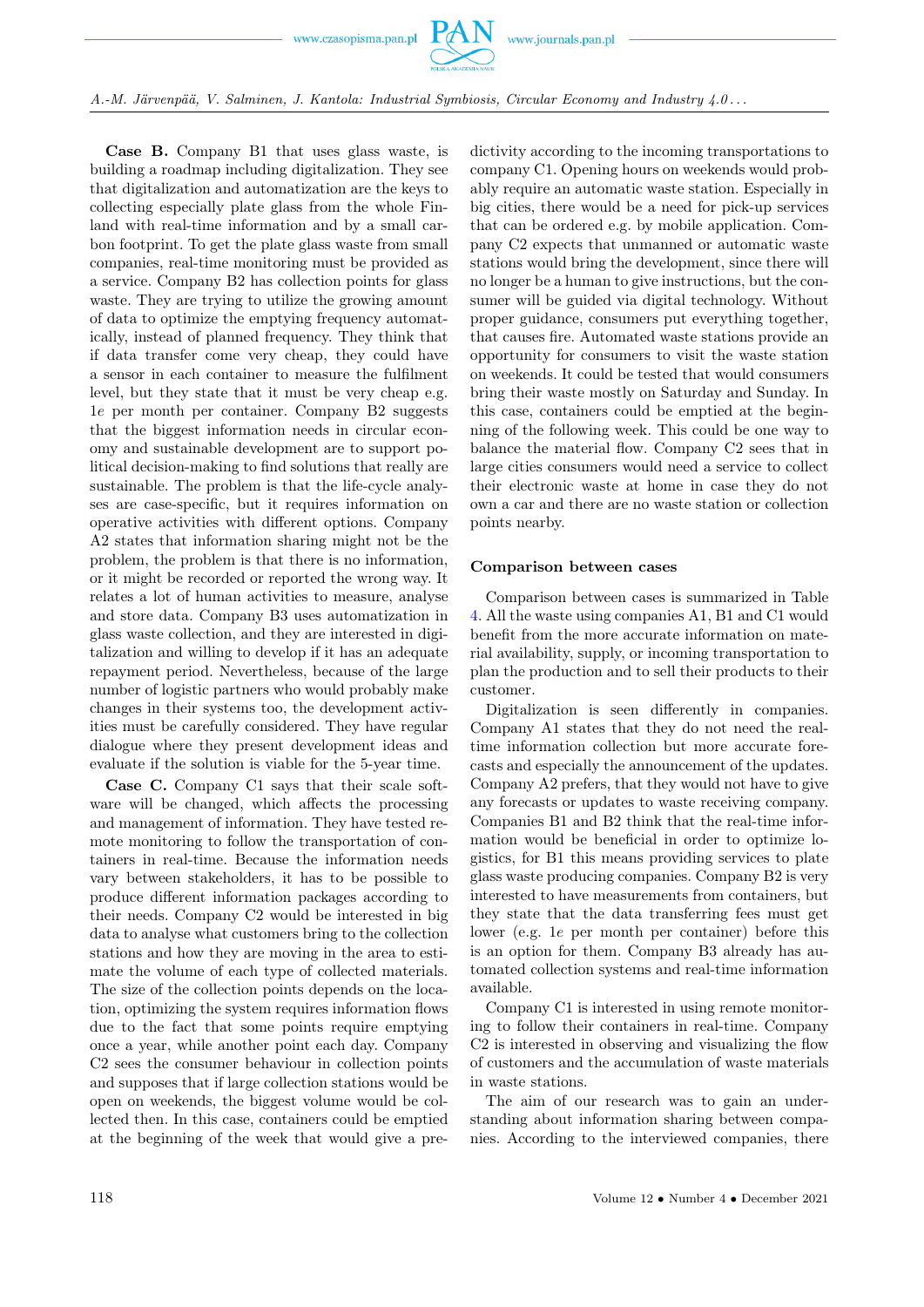

<span id="page-8-0"></span>

| Case           | Comparison                                                                            |                                                                        |                                                                                                                                 |  |
|----------------|---------------------------------------------------------------------------------------|------------------------------------------------------------------------|---------------------------------------------------------------------------------------------------------------------------------|--|
|                | Company 1                                                                             | Company 2                                                              | Company 3                                                                                                                       |  |
| A              | Do not need<br>real-time<br>information,<br>but accurate<br>forecasts and<br>updates. | Do not prefer<br>giving forecasts<br>or updates.                       | No variation,<br>no value to<br>collect or share<br>information.                                                                |  |
| $\overline{B}$ | Needs<br>real-time<br>information.                                                    | Is interested to<br>develop<br>real-time<br>information<br>collection. | Has already an<br>automated<br>system and<br>real-time<br>information<br>available, but<br>the<br>information is<br>not shared. |  |
| С              | Needs<br>real-time<br>information                                                     | Is interested to<br>predict by big<br>data.                            |                                                                                                                                 |  |

is a need for better information on the material availability as well as a need to forecast availability. In most companies, there is no accurate data available for sharing. One company reported that data exists, but it is not shared. One company stated that they are not willing to collect and share any data, and they expect that the material receiving company should handle the highly variable volume without communication. Three companies were interested to collect and utilize real-time information, but they see challenges regarding the costs of the system compared with the added value. One company would probably benefit for the real-time information, but they prefer more accurate volume forecasts and updates.

The research question was How Industry 4.0 technologies and solutions can fix the gaps and discontinuities in the industrial symbiosis information flow? There are hight expectations in the literature that IoT, data and analytics would provide a solution for the efficient circular economy material flows and industrial symbiosis. As technology provides opportunities to connect waste producer with waste collector and waste user in real-time, information flow between actors could enable the optimization of the operations. In industrial symbiosis, this means the communication within and across companies in the network.

There is a need to develop and there are technologies available. However, the willingness to develop information sharing depends on the added value information brings compared with the investment cost.

The added value may relate to the optimization of processes or higher profits from the waste material.

Management and Production Engineering Review

# Discussion

How to succeed in boosting the required transition [\(European Commission, 2015;](#page-9-0) [European Commission,](#page-9-0) [2020;](#page-9-0) [Finnish Government, 2021\)](#page-9-0), towards the circular economy and closed-loop material flows as the central challenge is lack of information on the material supply or availability [\(Antikainen et al., 2018;](#page-9-0) [Bakajic](#page-9-0) [& Parvi, 2018;](#page-9-0) [Maqbool et al. 2018;](#page-9-0) [Tura et al., 2019;](#page-9-0) [Cramer, 2018\)](#page-9-0)? Companies have different interests in development. To achieve sustainable circular material flows, it is obvious that the development needs to be done in the bigger picture, for the chain or network of actors. However, all companies are not interested to take the system view, they just want someone to handle the material without any exchange of information. For this reason, motivation for the development must be found for each actor in the network.

Industry 4.0 technologies are expected to enable sustainable circular material flows, and the most potential is seen in the literature on sensors, IoT and data analytics [\(Kumar et al., 2020;](#page-9-0) [PwC, 2016\)](#page-9-0). Companies in two of our cases B and C mentioned the benefits of sensors and analytics. Companies in case A were not interested in development with these technologies: company A1 stated that they do not need the real-time information from the container of company A2, but updated forecasts. However, company A1 would probably benefit to be notified if the speed of biowaste generation is increased to get some time to react. This would benefit company A2, which would prefer to organize biowaste operations so that they do not have to do anything to estimate or give updates for receiving company. Real-time monitoring with sensors and IoT combined with data analytics could provide valuable information for prediction, that give accuracy for the estimations for a longer period.

The added value that digitalization could give for circular material flows, requires evaluation in the network: which information should be generated for whom and what would be the value of information compared with the benefits and investment costs.

## Limitations

It is obvious, that data gathered by interviews depends on the respondent: how much the person knows, how important the topic is in the company, and what kind of relationship they have with their partnering companies. Group interviews in case companies could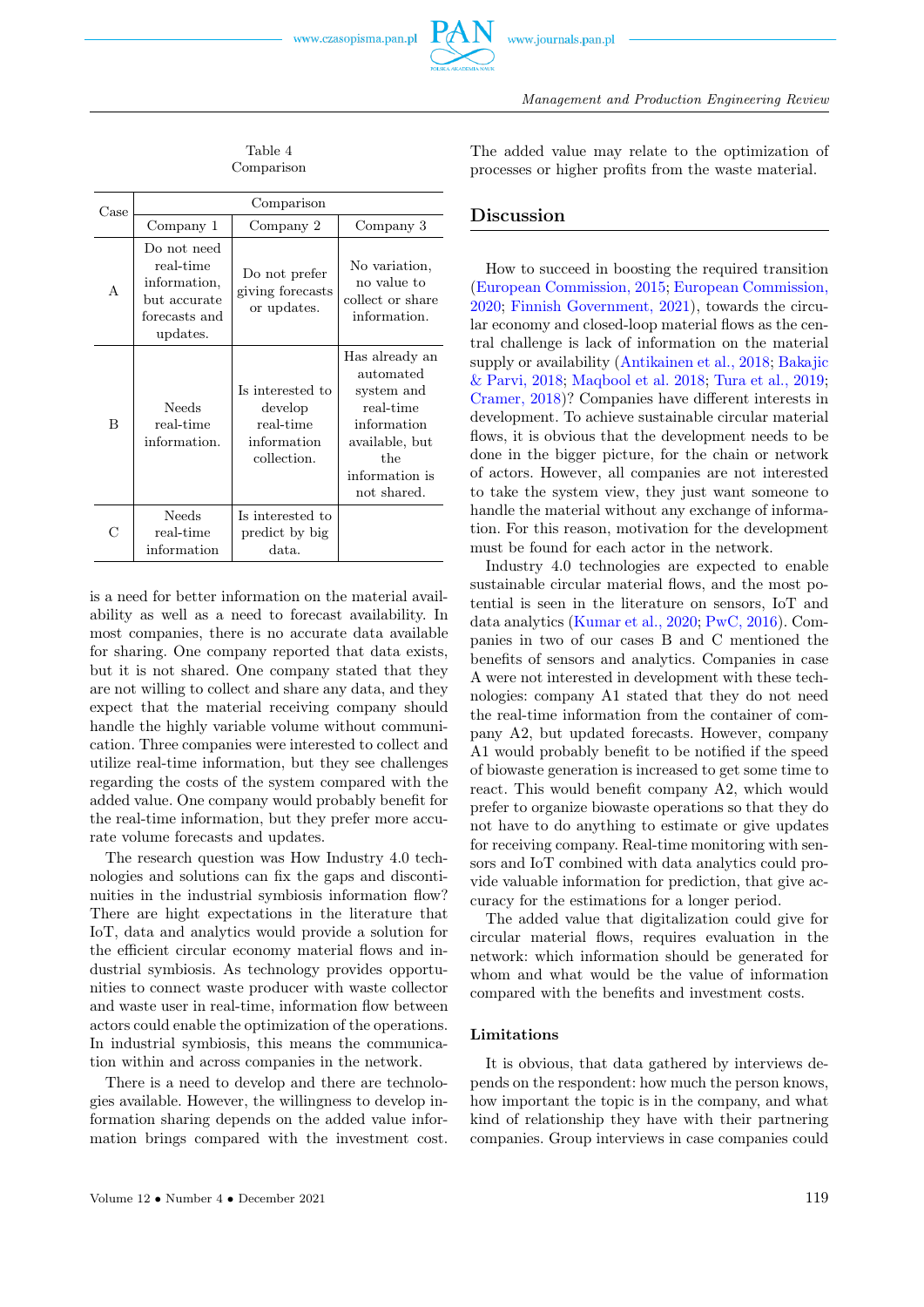

give a broader view for the topic. However, a challenge in this kind of research among business partners is to obtain information that is exact enough and explains the real situation, due to the sensitive relations between companies.

As this research included three cases with different materials, we did not get deep insight into one material flow specific issue and thoughts of digitalization among several companies. Instead, we get an overview of different circular material flows and how digitalization could serve them all.

## Further research

This paper is a part of research that goal is "smart industrial symbiosis". Analysis of the interview data will continue, and the forthcoming papers will cover the aspects of how information flows in the circular economy value chain and what is the value of information. More understanding would be needed for the forthcoming changes in the regulation and market to evaluate the opportunities and challenges utilizing sensors, IoT and analytics to optimize material flows.

Research could be extended to the whole chain or network: the waste producer (companies and consumers), the waste user, and the user of the endproduct. The research could model the whole system from the point of view of material flow and related information. This kind of extension might not be easy to implement, due to the motivation of companies to join the research and "reveal" their business partners. However, the motivation could be found the sustainable development targets, that can be achieved by the optimization of the system.

# <span id="page-9-0"></span>References

- Antikainen M., Uusitalo T. and Kivikytö-Reponen P. (2018). Digitalisation as an Enabler of Circular Economy, Procedia CIRP vol. 73, pp. 45–49. DOI: [10.1016/J.PROCIR.2018.04.027.](https://doi.org/10.1016/J.PROCIR.2018.04.027)
- Bakajic M. and Parvi A. (2018). Barriers to Closing Waste Loops in the European Union – Implications for circular economy platforms in waste management, Master's thesis, Aalto University. School of Business. [http://urn.fi/URN:NBN:fi:aalto-201901181305.](http://urn.fi/URN:NBN:fi:aalto-201901181305)
- Chertow M.R. (2007). "Uncovering" industrial symbiosis, Journal of Industrial Ecology, vol. 11, pp. 11–30. DOI: [10.1162/jiec.2007.1110.](https://doi.org/10.1162/jiec.2007.1110)
- Cramer J. (2018). Key drivers for high-grade recycling under constrained conditions, Recycling, vol. 3, pp. 1–15. DOI: [10.3390/recycling3020016.](https://doi.org/10.3390/recycling3020016)
- Deloitte (2015). Industry  $4.0$  Challenges and solutions for the digital transformation and use of exponential technologies, [https://www2.deloitte.com/content/](https://www2.deloitte.com/content/dam/Deloitte/ch/Documents/manufacturing/ch-en-manufacturing-industry-4-0-24102014.pdf) [dam/Deloitte/ch/Documents/manufacturing/ch-en](https://www2.deloitte.com/content/dam/Deloitte/ch/Documents/manufacturing/ch-en-manufacturing-industry-4-0-24102014.pdf)[manufacturing-industry-4-0-24102014.pdf.](https://www2.deloitte.com/content/dam/Deloitte/ch/Documents/manufacturing/ch-en-manufacturing-industry-4-0-24102014.pdf)
- DIN (2018). German Standardization Roadmap on Industry 4.0, version 3.
- Ellen MacArthur Foundation (2021). What is a Circular Economy?, [https://www.ellenmacarthurfoundation.](https://www.ellenmacarthurfoundation.org/circular-economy/concept) [org/circular-economy/concept,](https://www.ellenmacarthurfoundation.org/circular-economy/concept) last accessed 2021/04/25.
- Ellen MacArthur Foundation (2017). Urban Biocycles, [https://emf.thirdlight.com/link/ptejjhurhaj5](https://emf.thirdlight.com/link/ptejjhurhaj5-iigai0/@/preview/1?o) [iigai0/@/preview/1?o,](https://emf.thirdlight.com/link/ptejjhurhaj5-iigai0/@/preview/1?o) last accessed 2021/04/25
- European Commission (2015). Closing the loop An EU action plan for the Circular Economy.
- European Commission (2020). A new Circular Economy Action Plan for a cleaner and more competitive Europe.
- European Commission (2021). "Fit for 55": delivering the EU's 2030 Climate Target on the way to climate neutrality.
- Eurostat (2021). Overview Circular economy,  $\frac{h}{h}$ ttps:// [ec.europa.eu/eurostat/web/circular-economy,](https://ec.europa.eu/eurostat/web/circular-economy) last accessed 2021/04/25.
- Finnish Government (2021). New directions:The strategic programme to promote a circular economy.
- Frosch R.A. and Gallopoulos N.E. (1989). Strategies for Manufacturing. Scientific American, vol. 261, pp. 144–152. DOI: [10.1038/scientificamerican0989-144.](https://doi.org/10.1038/scientificamerican0989-144)
- Järvenpää A.-M., Kantola J., Salminen V. (2021). Information Sharing in Industrial Symbiosis. In: Kantola, J.I., Nazir, S., and Salminen, V. (eds.) Advances in Human Factors, Business Management and Leadership. pp. 79–85. Springer International Publishing, Cham.
- Kaza S., Yao L., Bhada-Tata P. and Van Woerden F. (2018). What a Waste 2.0: A Global Snapshot of Solid Waste Management to 2050, Washington, DC: World Bank.
- Kerdlap P., Low, J.S.C. and Ramakrishna S. (2019). Zero waste manufacturing: A framework and review of technology, research, and implementation barriers for enabling a circular economy transition in Singapore. Resources, Conservation & Recycling, vol. 151. DOI: [10.1016/j.resconrec.2019.104438.](https://doi.org/10.1016/j.resconrec.2019.104438)
- Kumar S., Suhaib M. and Asjad M. (2020). Industry 4.0: Complex, disruptive, but inevitable. Management and Production Engineering Review, vol. 11, pp. 43–51. DOI: [10.24425/mper.2020.132942.](https://doi.org/10.24425/mper.2020.132942)